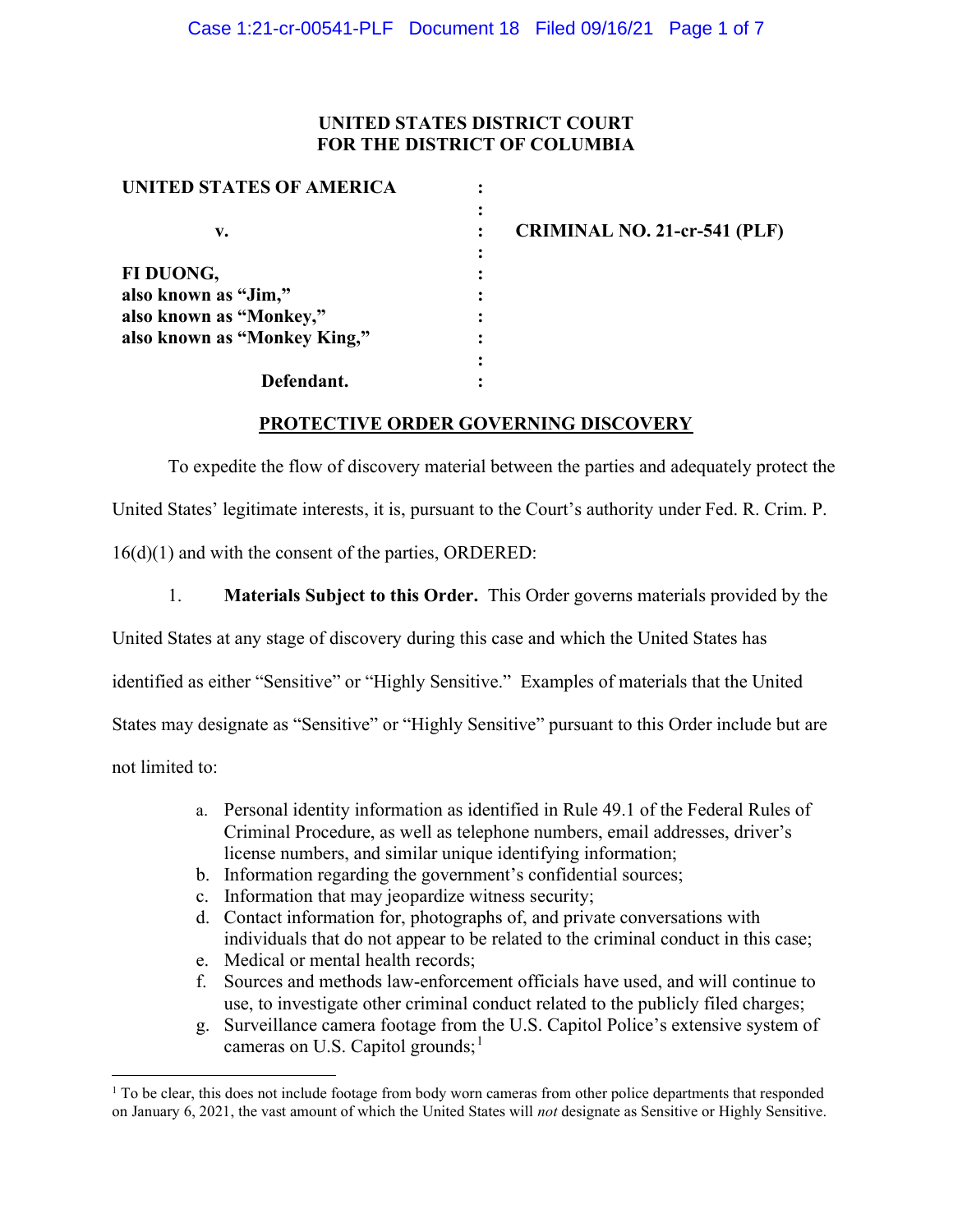- h. Repair estimates from the Architect of the Capitol;
- i. Materials designated as "security information" pursuant 2 U.S.C. §1979; and
- j. Tax returns or tax information.

This Order will not be used to designate materials as Sensitive or Highly Sensitive unless such designation is necessary for one of the reasons stated in this paragraph or for a similar reason not anticipated by this Order. The government agrees to make every effort to provide discovery in a manner that will allow for most discovery to be produced without such designations.

2. **Defendant.** Any reference to "Defendant" herein refers individually to each

defendant identified in the caption above.

3. Legal Defense Team. The "legal defense team" includes defense counsel

(defined as counsel of record in this case, including any post-conviction or appellate counsel)

and any attorneys, investigators, paralegals, support staff, and expert witnesses who are advising

or assisting defense counsel in connection with this case.

# 4. Rules for the Handling of Sensitive and Highly Sensitive Materials.

- a. Limitations on Use. Defendant and the legal defense team may use Sensitive and Highly Sensitive discovery materials solely in connection with the defense of this case and any other case connected to the events at the United States Capitol on January 6, 2021, including any post-conviction or appellate litigation, and for no other purpose, and in connection with no other proceeding, without further order of this Court.
- b. Limitations on Dissemination. No Sensitive or Highly Sensitive materials, or the information contained therein, may be disclosed to any persons other than Defendant, the legal defense team, or the person to whom the Sensitive or Highly Sensitive information solely and directly pertains or his/her counsel, without agreement of the United States or prior authorization from the Court.
- c. Limitations on Reproduction. Defendant, the legal defense team, and authorized persons shall not copy or reproduce the Sensitive or Highly Sensitive materials except in order to provide copies of the materials for use in connection with this case by Defendant, the legal defense team, the person to whom the Sensitive or Highly Sensitive information solely and directly

<sup>(</sup>Body worn camera footage will be marked Sensitive or Highly Sensitive only if it contains material described in paragraph one above or for a similar reason not anticipated by this Order.)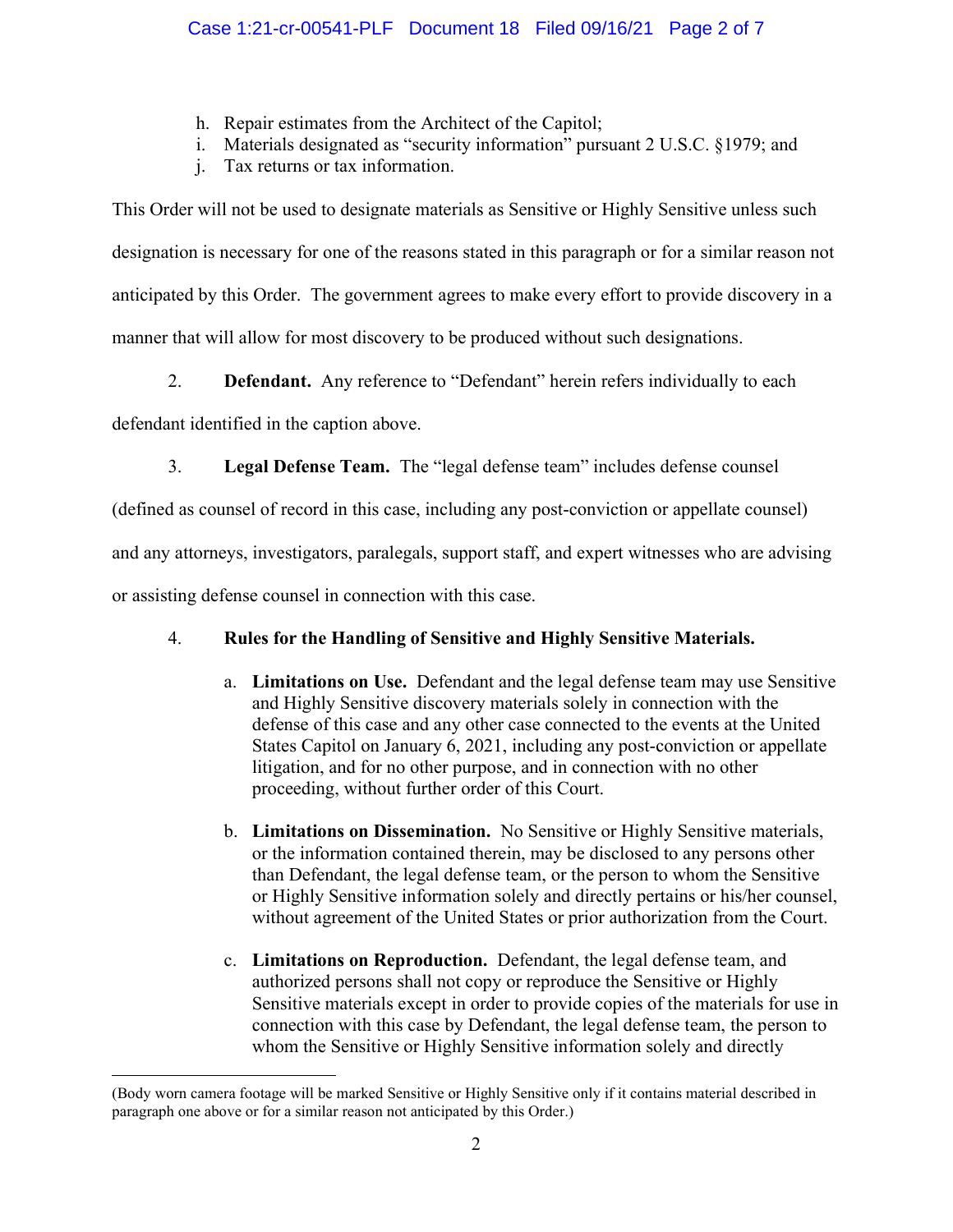pertains or his/her counsel, and other persons to whom the Court may authorize disclosure (collectively, "authorized persons").

If defense counsel provides Defendant access to Sensitive or Highly Sensitive materials, defense counsel must advise Defendant that Defendant may not record any personal identity information as identified in Rule 49.1 of the Federal Rules of Criminal Procedure or any telephone numbers, email addresses, driver's license numbers, and similar unique identifying information. By signing the attached affirmation, Defendant agrees not to do so.

Copies and reproductions, and any notes or records made in relation to the contents of the Sensitive and Highly Sensitive materials, are to be treated in the same manner as the original materials.

- d. Court Filings. Absent prior agreement by the parties or permission from the Court, no party shall disclose materials designated as Sensitive or Highly Sensitive in any public filing with the Court. Such materials shall be submitted under seal in accordance with Local Criminal Rule 49(f)(6). The Clerk of Court shall accept for filing under seal any filings made in compliance with that Rule and so marked by the parties pursuant to this Order.
- e. Court Hearings. The restrictions in this Order shall not limit either party in the use of the materials in judicial proceedings in this case. The procedures for use of designated Sensitive and Highly Sensitive materials during any hearing or the trial of this matter shall be determined by the parties and the Court in advance of the hearing or trial. No party shall disclose materials designated Sensitive or Highly Sensitive in open court without agreement by the parties that such materials may be disclosed in open court or prior authorization by the Court.

## 5. Additional Rules for Handling of Sensitive Materials. The following

additional terms apply to Sensitive materials:

a. Storage. Sensitive materials must be maintained in the custody and control of Defendant, the legal defense team, and authorized persons. This restriction shall not apply to the person to whom the Sensitive information solely and directly pertains or his/her attorney.

## 6. Additional Rules for Handling of Highly Sensitive Materials. The following

additional rules apply to Highly Sensitive materials:

a. Additional Limitations on Dissemination. Defense counsel may not provide a copy of Highly Sensitive materials to Defendant or permit Defendant to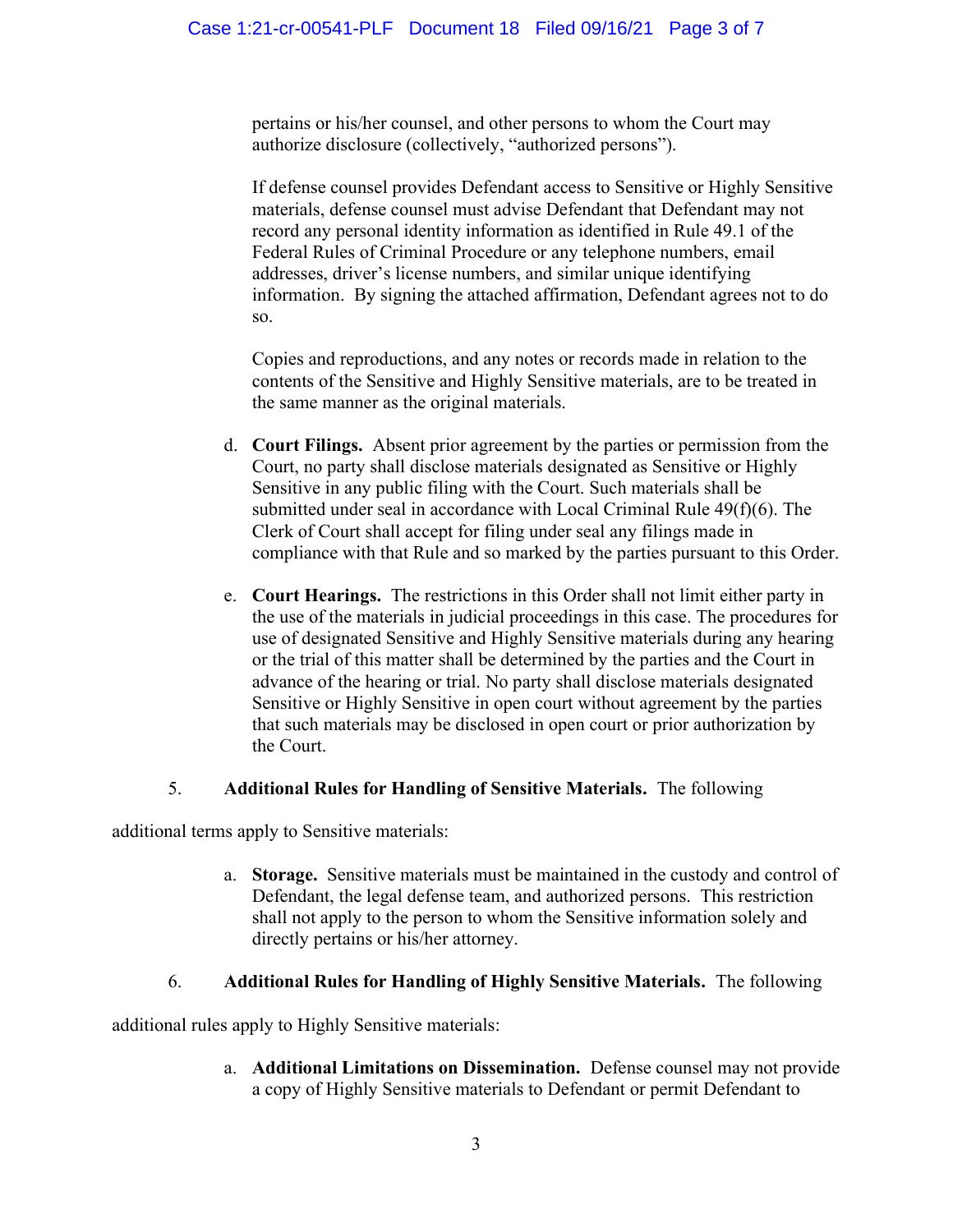view such materials unsupervised by defense counsel or an attorney, investigator, paralegal, or support staff person employed by defense counsel. The parties agree that defense counsel or an attorney, investigator, paralegal, or support staff person employed by defense counsel, may supervise Defendant by allowing access to Highly Sensitive materials through a cloudbased delivery system that permits Defendant to view the materials but does not permit Defendant the ability to download; provided that, prior to doing so, defense counsel first provides notice to the United States and allow the United States to file an objection with the Court if no agreement is reached.

- b. Additional Limitations on Reproduction. Counsel agrees that prior to showing materials to Defendant designated as Highly Sensitive, counsel or an attorney, investigator, paralegal, or support staff person employed by defense counsel will read Defendant the relevant parts of this Order, and remind Defendant of the consequences of violating the Order. If Defendant takes notes regarding Highly Sensitive materials, counsel or an attorney, investigator, paralegal, or support staff person employed by defense counsel must take reasonable steps to determine whether Defendant has copied any personal identity information as identified in Rule 49.1 of the Federal Rules of Criminal Procedure or any telephone numbers, email addresses, driver's license numbers, and similar unique identifying information.
- c. Storage. Highly Sensitive materials must be maintained in the custody and control of the legal defense team and authorized persons. This restriction shall not apply to the person to whom the Highly Sensitive information solely and directly pertains or his/her attorney.

## 7. Viewing by Incarcerated Defendants. If Defendant is in the custody of the

United States Marshals Service, defense counsel is authorized to provide a copy of discovery materials to the appropriate point of contact so that the defendant can view the discovery materials, subject to the terms of this Order.

8. Disputes. The parties shall make a good faith effort to resolve any dispute about a sensitivity designation before requesting the Court's intervention. The United States may agree to remove or reduce a sensitivity designation without further order of this Court. Whenever the redaction of specified information will resolve the basis for which a sensitivity designation was applied, the United States will agree to redaction, and such redaction will render the materials no longer subject to this Order. Any agreement to reduce or remove a sensitivity designation or to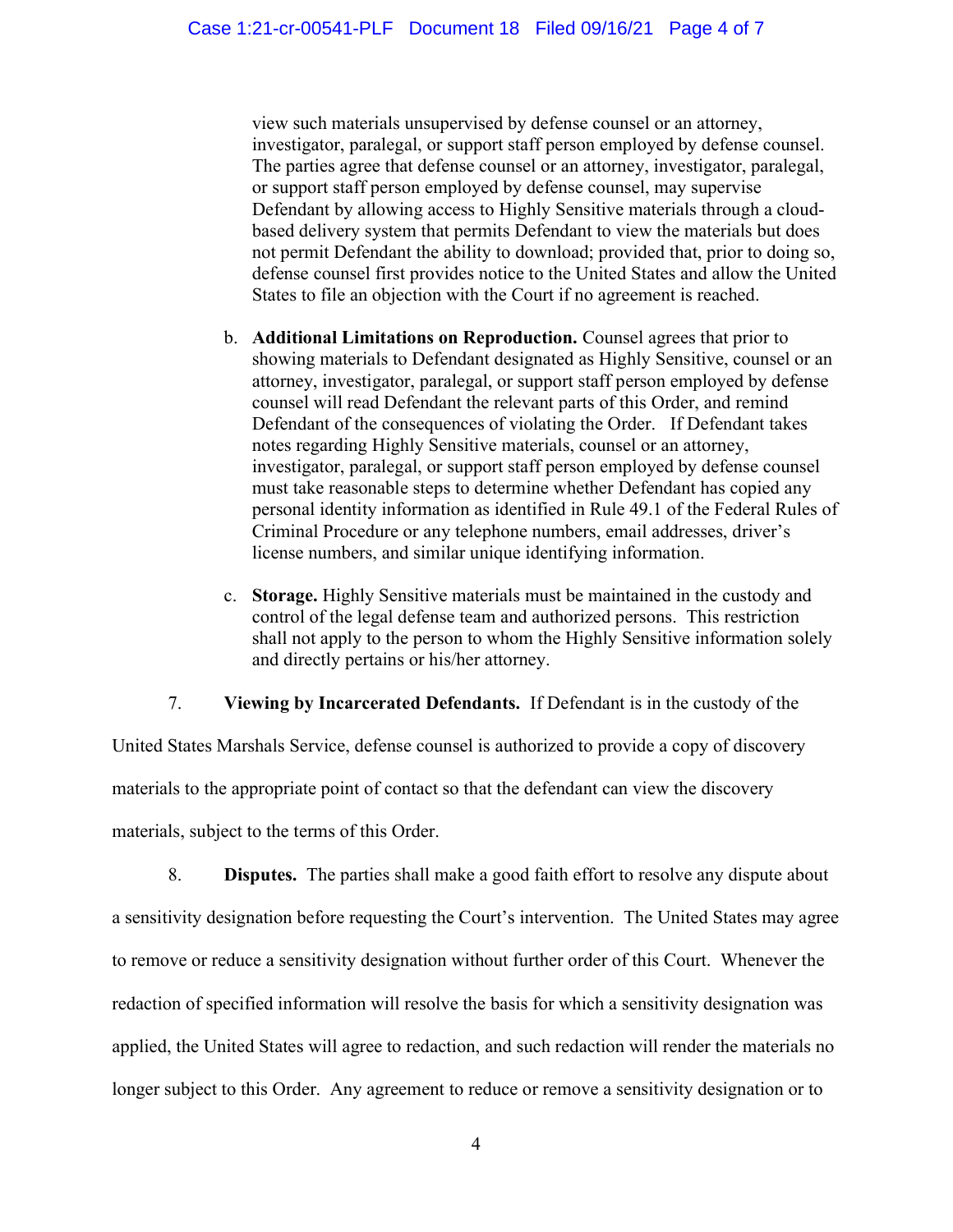#### Case 1:21-cr-00541-PLF Document 18 Filed 09/16/21 Page 5 of 7

redact specific information shall be memorialized in writing.

9. Modification Permitted. Nothing in this Order shall prevent any party from seeking modification of this Order nor prevent the defense from contesting a sensitivity designation. The parties agree that the burden of demonstrating the need for a protective order remains with the government at all times.

10. Failure not Waiver. The failure by the United States to designate any materials

as Sensitive or Highly Sensitive upon disclosure shall not constitute a waiver of the United States' ability to later designate the materials as Sensitive or Highly Sensitive but the government must separately identify and memorialize the changed status of those materials in

writing.

11. Automatic Exclusions from this Order. This Order does not apply to materials

that:

- a. Are, or later become, part of the public court record, including materials that have been received in evidence in this or other public trials or hearings;
- b. Were derived directly from Defendant or that pertain solely to Defendant. Examples of such materials include Defendant's own financial records, telephone records, digital device downloads, social media records, electronic communications, arrest records, and statements to law enforcement; $<sup>2</sup>$  and</sup>
- c. Materials that the defense obtains by means other than discovery.

#### 12. Government's Discovery Obligations. Nothing in this Order modifies the

United States' obligations at any stage of discovery in this case pursuant to Federal Rules of Criminal Procedure 16 and 26.2, Local Criminal Rule 5.1, 18 U.S.C. § 3500 (the Jencks Act), and the government's general obligation to produce exculpatory and impeachment information in

 $2$  Discoverable materials that were derived directly from Defendant or that pertain solely to Defendant are exempt from this Order regardless of whether the United States has designated any such materials as "Sensitive" or "Highly Sensitive" because the same materials are being provided or made available to co-defendants or other persons charged in connection with the events at the United States Capitol on January 6, 2021.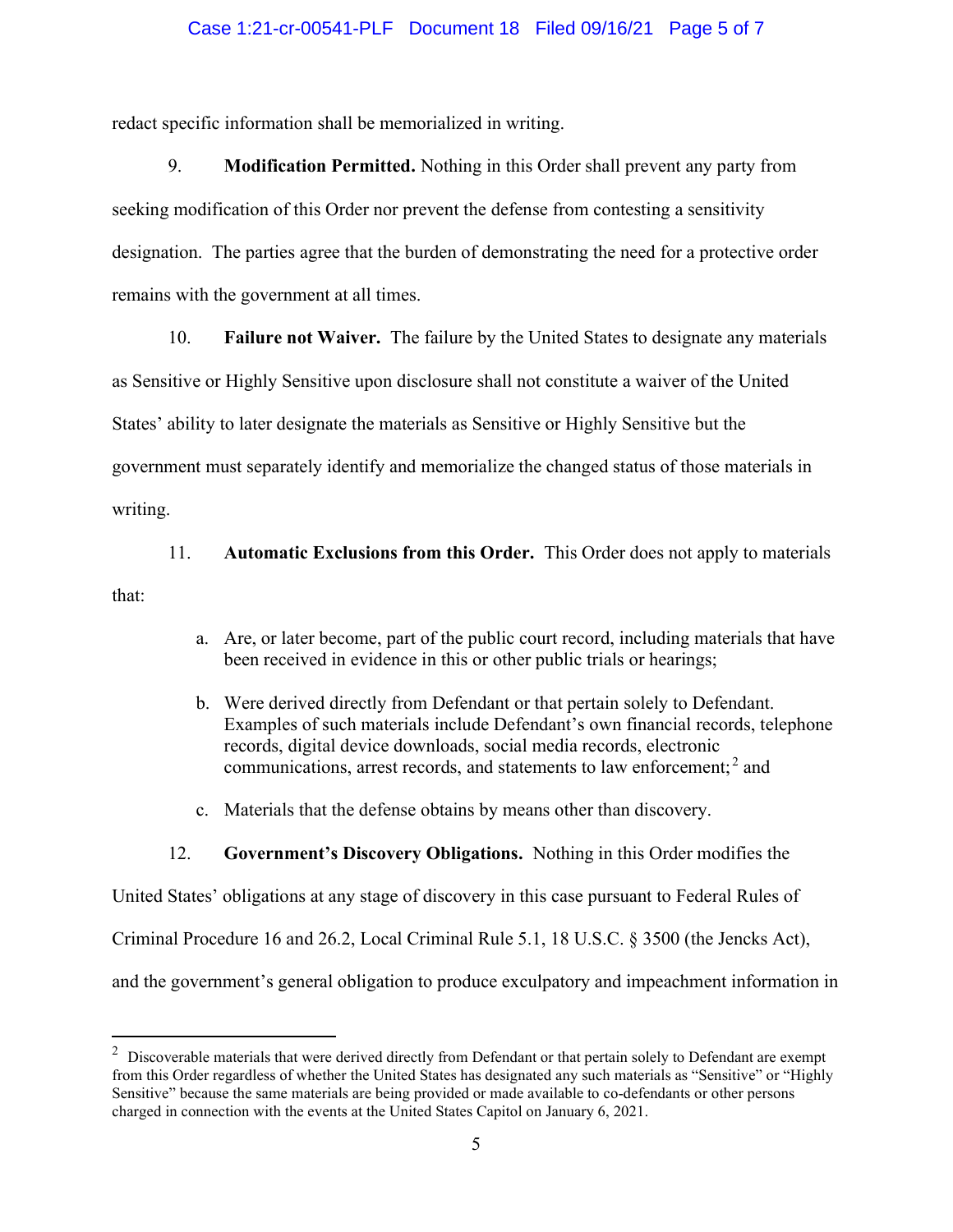#### Case 1:21-cr-00541-PLF Document 18 Filed 09/16/21 Page 6 of 7

criminal cases.

13. Defense Counsel's Obligations. Defense counsel must provide a copy of this Order to, and review the terms of this Order with, members of the legal defense team, Defendant, and any other person, before providing them access to Sensitive or Highly Sensitive materials. Defense counsel must obtain a fully executed copy of Attachment A before providing Defendant access to Sensitive or Highly Sensitive materials, and must file a copy with the Court within one week of execution.

14. No Ruling on Discoverability or Admissibility. This Order does not constitute a ruling on the question of whether any particular material is properly discoverable or admissible and does not constitute any ruling on any potential objection to the discoverability or admissibility of any material.

15. Duration. The terms of this Order shall remain in effect after the conclusion of this case and the parties shall be bound by it unless otherwise ordered by the Court.

SO ORDERED this 16th day of September, 2021.

 $\boxed{\text{Caut}} \ \ \text{min} \ \ \text{min}$ 

HONORABLE PAUL L. FRIEDMAN United States District Judge